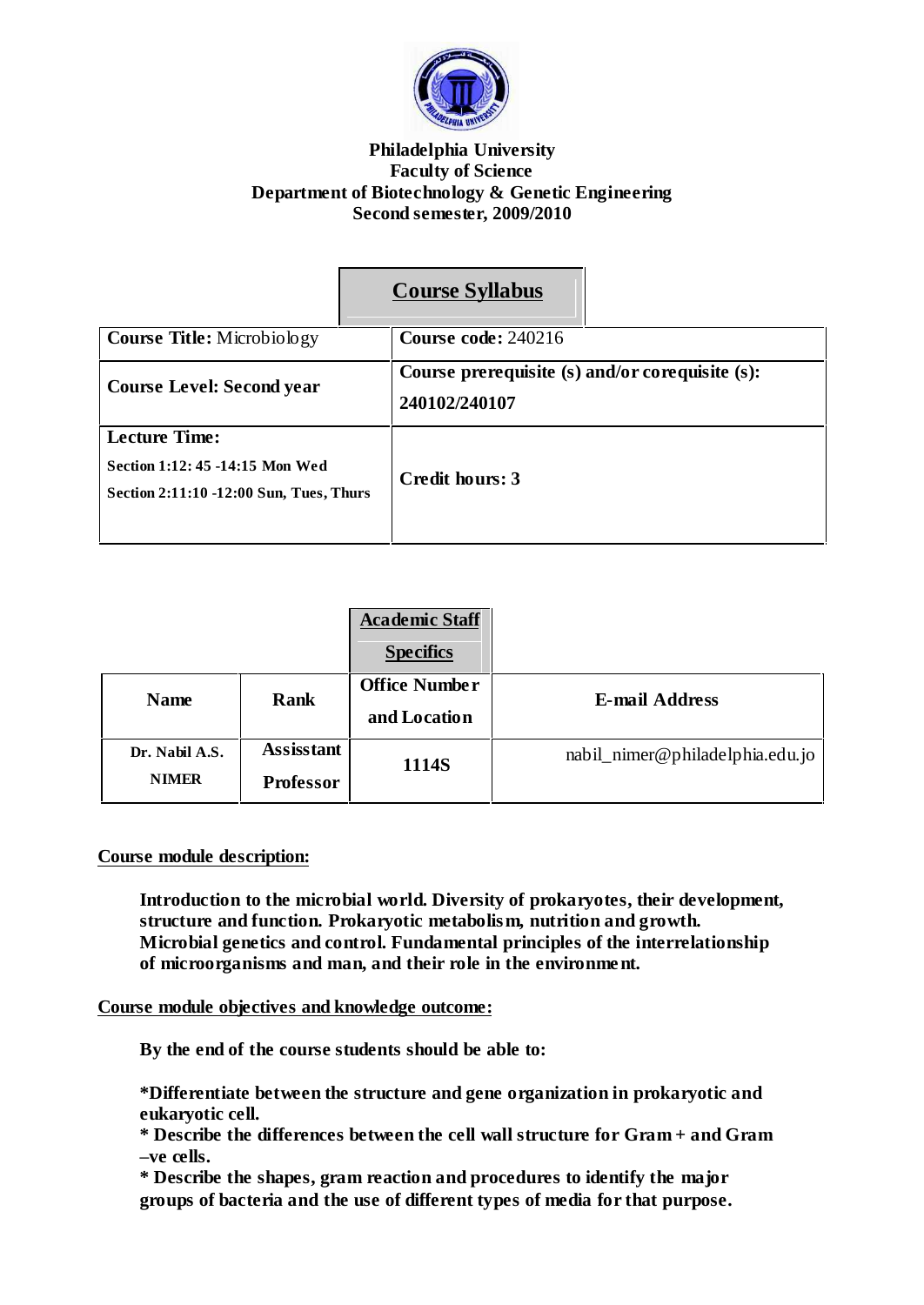**\*Describe the requirements for bacterial growth, bacterial growth and growth curve.**

**\* Define the environmental parameters that affect growth and microbial adaptation to extreme environment.**

**\* Describe the diversity in microbial world.**

**\* Describe the different physical and chemical methods for controlling microbial growth.**

**\* Define genetic material transfer and recombination in prokaryotes.**

# **Course/ module components**

 **Books Microbiology, 2006 6 th edition Prescott, L.** *etal* **McGrow hill publication**

**Teaching methods:**

**The 45 hours in total will be mainly lectures with few tutorials and including two one hour exams.**

### **Learning outcomes:**

Cognitive skills (thinking and analysis).

**The capacity to identify different perspectives, theories and models potentially relevant to different subject matter and to appraise their strengths and weaknesses.**

**The capacity to be aware of the limitations of existing knowledge and understanding and to recognize the relevance of developing new approaches to situations and problems.**

**Learning logical thinking through taking the important ideas, facts and conclusions involved in a problem and arranging them in a chains like progression that takes on a meaning in and of itself.**

Communication skills

**Speak with more confidence and listen carefully to build rapport.**

**Students will be encouraged to express themselves more effectively**

#### **Assessment instruments**

| <b>Allocation of Marks</b>    |             |  |
|-------------------------------|-------------|--|
| <b>Assessment Instruments</b> | <b>Mark</b> |  |
| <b>First examination</b>      | 20          |  |
| Second examination            | 20          |  |
| Final examination: 50 marks   | 50          |  |
| Reports, Quizzes, Home works. | 10          |  |
| Total                         | 100         |  |